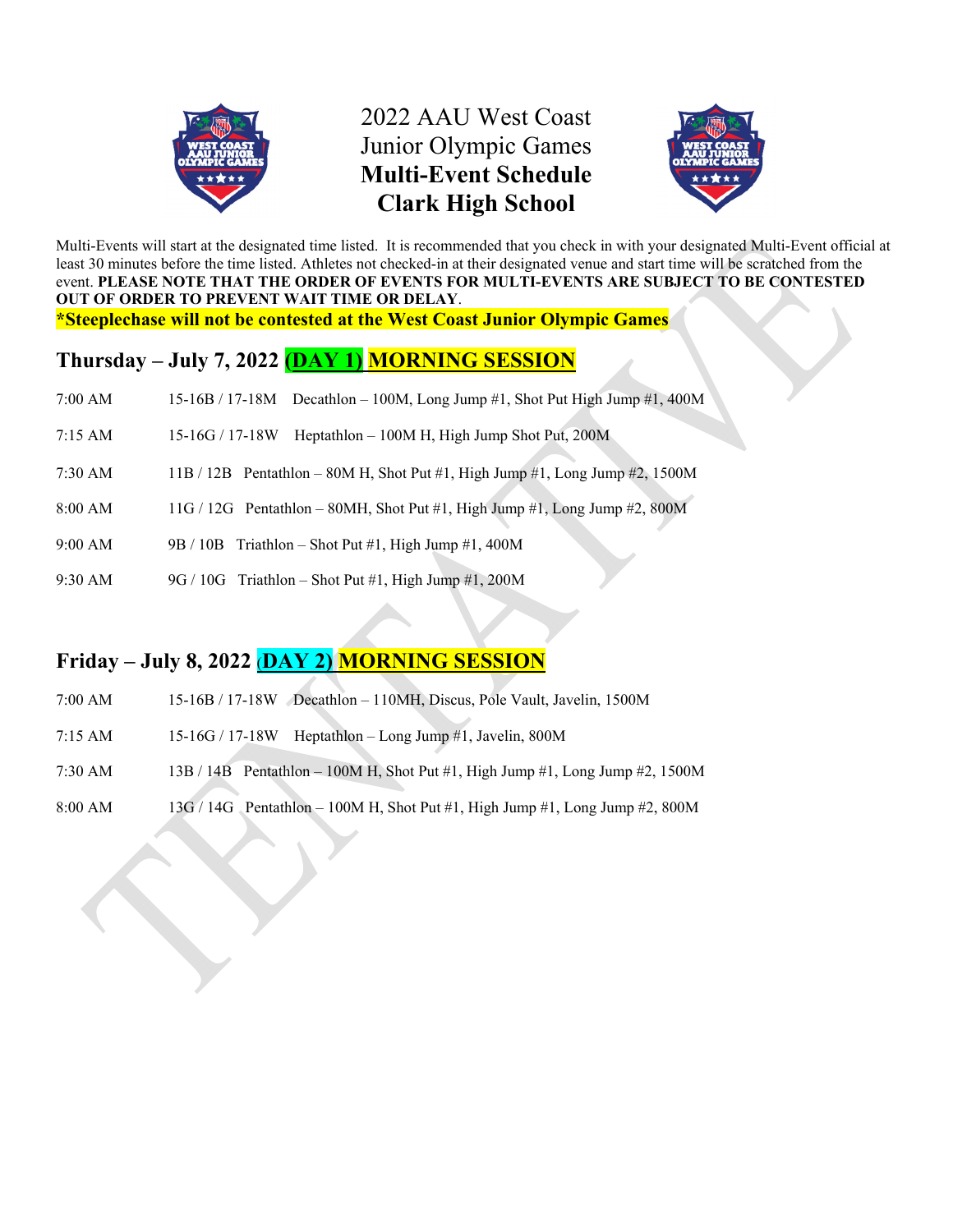

2022 AAU West Coast Junior Olympic Games **Field Event Schedule Clark High School** 



All Field Events will follow schedule below. **This is a rolling schedule**. Listen to announcements for calls to your Field Event. Any athlete who does not check-in before their designated flight starts will be scratched from the event.

Long Jump, Triple Jump, Shot Put, and Discus will be contested **with four jumps or throws** and the top 8 in each age group will receive medals.

\*Please note **OPEN Javelin** and **OPEN Pole Vault** is **Friday Morning @ 8:00am**

**\*Triple Jump will be contested for all Age Groups on Friday Morning @ 9:00am.** 

### **This is a rolling schedule**

## **Thursday – July 7, 2022 MORNING SESSION**

| Time: 8:00am | Long Jump   |  |  |
|--------------|-------------|--|--|
|              | $17-18$ M/W |  |  |
|              | $15-16B/G$  |  |  |
|              | 14B/G       |  |  |
|              | 13B/G       |  |  |

# **Thursday – July 7, 2022 EVENING SESSION**

| <b>Time: 7:00pm</b> | Long Jump | <b>High Jump</b> | <b>Shot Put</b> | <b>Discus</b> |
|---------------------|-----------|------------------|-----------------|---------------|
|                     | 12B/12G   | 9B/10B           | 8B/8G           | 11B/11G       |
|                     | 11B/11G   | 9G/10G           | 9B/9G           | 12B/12G       |
|                     | 10B/10G   | 11B/12B          | 10B/10G         | 13B/G         |
|                     | 9B/9G     | 11G/12G          | 11B/11G         |               |
|                     | 8B/8G     |                  |                 |               |

## **Friday – July 8, 2022 MORNING SESSION**

| Time: 8:00am | <b>Pole Vault</b> | <b>Javelin</b> | Time: 9:00am | <b>Triple Jump</b> |
|--------------|-------------------|----------------|--------------|--------------------|
|              | 13G               | 13G            |              | 17-18M/W           |
|              | 14G               | 13B            |              | $15-16B/G$         |
|              | 15G/16G           | 14G            |              | 14B/G              |
|              | 17-18W            | 14B            |              | 13B/G              |
|              | 13B               | 15G/16G        |              |                    |
|              | 14B               | 15B/16B        |              |                    |
|              | 15B/16B           | 17-18W         |              |                    |
|              | 17-18 M           | 17-18 M        |              |                    |

# **Friday – July 8, 2022 EVENING SESSION**

| $7:00 \text{pm}$<br>$\blacksquare$<br>$\mathbf{Im}$ e: 7 | <b>High Jump</b> | <b>Shot Put</b> | <b>Discus</b>                           | $\sqrt{2}$<br>Uurbo Jav. |  |
|----------------------------------------------------------|------------------|-----------------|-----------------------------------------|--------------------------|--|
|                                                          | 13G/14G          | 2B/12G          | 4/N<br>18M<br>$\overline{ }$<br>$1 - 1$ | 8B/8G                    |  |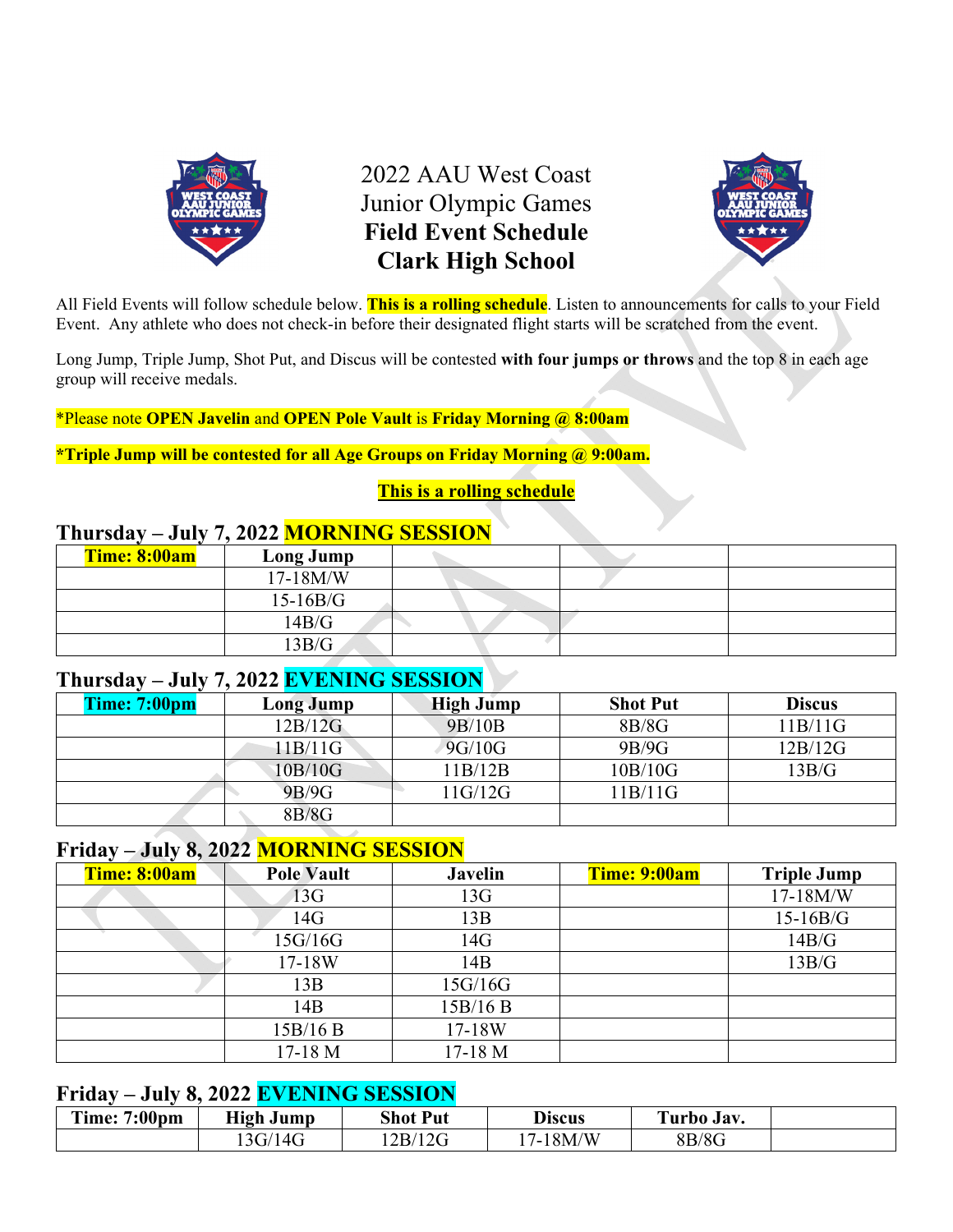| 13B/14B    | 13B/G      | $15-16B/G$ | 9B/9G   |  |
|------------|------------|------------|---------|--|
| $15-16B/G$ | 14B/G      | 14B/G      | 10B/10G |  |
| 17-18M/W   | $15-16B/G$ |            | 11B/11G |  |
|            | $17-18M/W$ |            | 12B/12G |  |



2022 AAU West Coast Junior Olympic Games Running Event Schedule **Clark High School** 



All Running events will start at the designated time listed each day. After the initial event, your event may start as much as 30 minutes before the time listed. Listen to announcements and check-in to the designated check-in area for your event at least 30 minutes early. Any athlete that does not check-in before their schedule heat is run will be scratched from the event.

**This is a rolling schedule** 

## **Thursday – July 7, 2022 EVENING SESSION**

**7:00PM** 400 Meter Run – **SEMI-FINAL Starting with 13-Year-Old Boys** – **17-18 Year Old** ---------------------------------------------------------------------------------------------------------------------------------------------------

#### **Friday – July 8, 2022 EVENING SESSION**

**7:00PM** 400 Meter Dash – **TIMED FINALS Starting with 8 Year Old Boys** – **12 Year Old**  400 Meter Run – **FINALS Starting with 13-Year-Old Boys – 17-18 Year Old** 

### **Saturday – July 9, 2022 MORNING SESSION**

**7:00AM** 1500 Meter Run – **Starting with 8-Year-Old Boys** – Age Groups may be combined by gender 80 / 100 / 110 Meter Hurdles – **SEMI-FINAL** - In the following order: 80 – **11G / 11B / 12G / 12B** 100 –**13G/ 14G**/ **13B / 14B / 15-16G / 17-18W** 110 – **15-16B / 17-18M** 100 Meter Dash – **SEMI-FINAL** – **Starting with 8B** – **17-18 Year Old** –Top 8 times advance to Finals

---------------------------------------------------------------------------------------------------------------------------------------------------

### **Saturday – July 9, 2022 EVENING SESSION**

**7:00PM** 1500 Meter Race-walk – All Age Groups Combined - **9 Year Olds – 12 Year Olds** 200 Meter Dash – **SEMI-FINAL** – Starting with **8B – 17-18 Year Old** (Top 8 times advance to Finals) 4 x 800 Meter Relay – **Starting with 11&12B** – **17-18 Year Old** (Age Groups will be combined by gender) ---------------------------------------------------------------------------------------------------------------------------------------------------

### **Sunday – July 10, 2022 MORNING SESSION**

**7:00AM** 3000 Meter Run – **Starting with 11B** – **17-18 Year Old** (Age Groups may be combined by gender) 80 / 100 / 110 Meter Hurdles – **FINALS** - In the following order: 80 – **11G / 11B / 12G / 12B** 100 –**13G/ 14G**/ **13B / 14B / 15-16G / 17-18W** 110 – **15-16B / 17-18M** 100 Meter Dash – **FINALS** – **Starting with 8B** – **17-18 Year Old** 800 Meter Run – **Starting with 8B** – **17-18 Year Old** 4 x 100 Meter Relay – **Starting with 8B** – **17-18 Year Old**

### **Sunday – July 10, 2022 EVENING SESSION**

**7:00PM** 200 / 400 Meter Hurdles – **TIMED FINALS** - In the following order: 200H – **13G/ 13B/ 14G/ 14B** 400H – **15-16G/17-18W/15-16B/17-18M** 3000 Meter Race-walk – All Age Groups Combined – **13 Year Olds – 17-18 Year Olds** 200 Meter Dash – **FINALS** - **Starting with 8B**